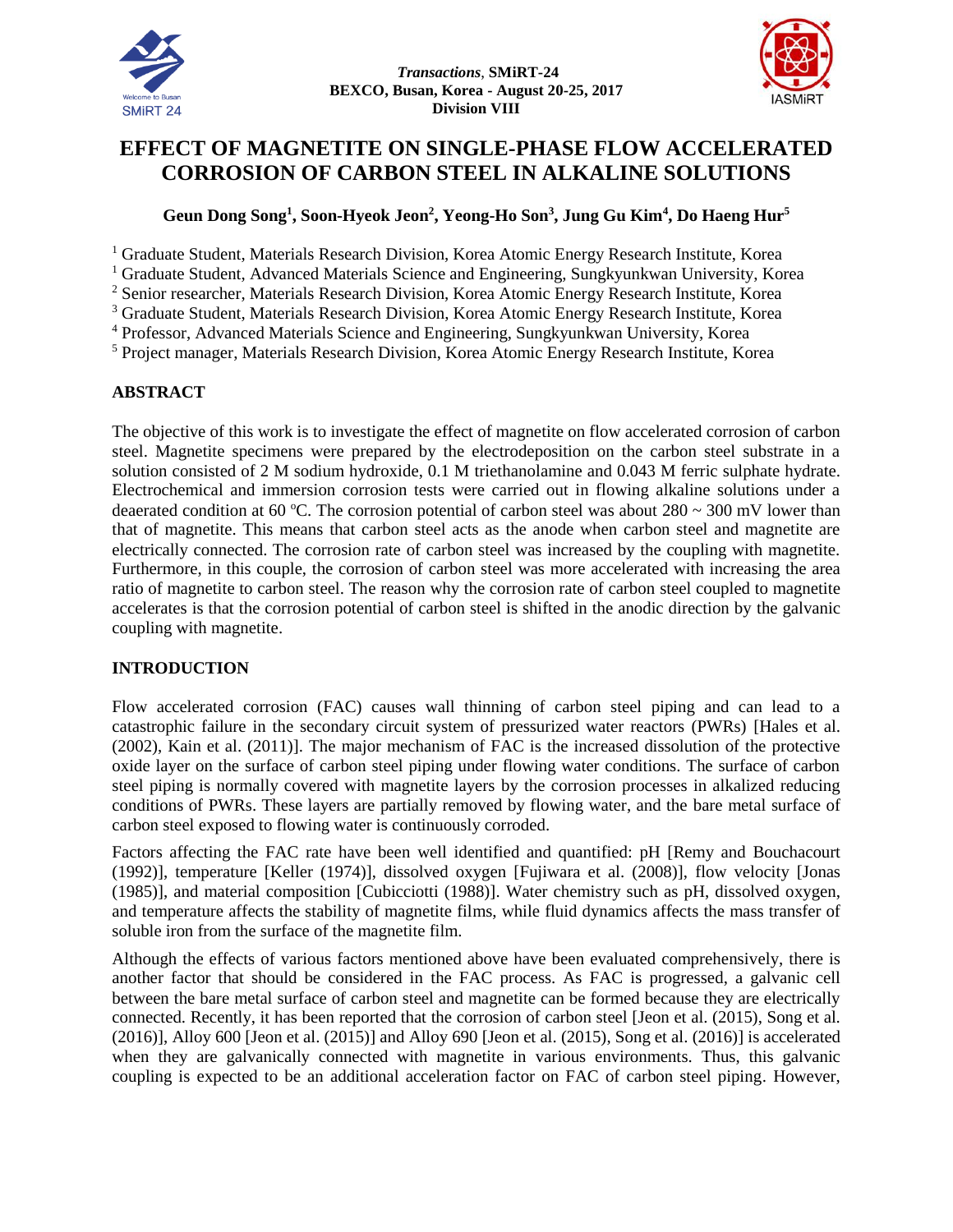despite the experimental results reported above, the effect of magnetite has still not been considered in evaluating the FAC rate of carbon steel piping.

This work aims to evaluate the effect of magnetite on FAC of carbon steel. To evaluate the corrosion behavior of pure magnetite, the magnetite specimens were prepared by the electrodeposition method. The galvanic corrosion behavior between carbon steel and magnetite was investigated in alkaline solutions by using electrochemical and immersion corrosion tests. According to the mixed potential theory, the galvanic corrosion behavior between carbon steel and magnetite is predicted and its effect on FAC of carbon steel is discussed.

### **EXPERIMENTAL PROCEDURES**

#### *Preparation of Carbon Steel and Magnetite Specimens*

Carbon steel specimens were machined from SA106Gr.B pipe material. The detailed dimensions of carbon steel specimen were described in the immersion corrosion test section. The specimens were ground using silicon carbide papers down to grit 1000, and then ultrasonically cleaned in acetone.

Magnetite specimens were prepared by the electrodeposition on the carbon steel substrates using a potentiostat and three-electrode cell. A saturated calomel electrode (SCE) and a pure graphite rod were used as the reference and counter electrodes, respectively. The electrodeposition solutions consisted of 2 M sodium hydroxide, 0.1 M triethanolamine, and 0.043 M ferric sulphate hydrate. The electrodeposition process of magnetite was conducted at an applied potential of -1.05  $V_{SCE}$  at 80 °C for 1800 s. The detailed electrodeposition process of magnetite is given in previous studies [Kothari et al. (2006), Jeon et al. (2016)]. Characteristics of the magnetite specimen were analyzed using a scanning electron microscope (SEM) and X-ray diffractometer.

### *Test Solutions*

An alkaline aqueous solution of pH 9.5 at 25  $^{\circ}$ C was used in this investigation. The pH of the test solution was adjusted using ethanol amine, which is an organic chemical agent used to control the pH of secondary water in PWRs. All corrosion tests were carried out under a deaerated condition at 60 °C. For the deaerated condition, the test solutions were continuously purged with high-purity nitrogen gas (99.98 %) at a flow rate of 100 cm<sup>3</sup>/min during testing. This test environment was designed to simulate a secondary water chemistry of PWRs [Fruzzetti (2009)].

### *Immersion Corrosion Test*

Carbon steel specimens with and without the coupling to magnetite were used in the immersion corrosion test. In case of coupled specimen, the area ratio (AR) of magnetite to carbon steel was controlled to be 1 and 20, respectively. To make the coupled specimens, in case of the AR of 1, square-shaped  $(20 \times 20 \times 1$ mm<sup>3</sup>) carbon steel and magnetite specimens with drilled holes in all corners were prepared as shown in Figure 1(a). These two materials were electrically connected by tightening a polytetrafluoroethylene (PTFE) bolt and nut located at each hole of the specimens. In case of the AR of 20, the disc-shaped (radius: 3.2 mm, thickness: 1 mm) carbon steel specimen with an internal thread in the center and the square-shaped  $(20 \times 20 \times 1 \text{ mm}^3)$  magnetite with drilled holes in all corners and the center were prepared as shown in Figure 1(b). The carbon steel specimen was located in the center of the magnetite specimen, and then these two materials were electrically connected by tightening a carbon steel bolt. After that, the crevices of these coupled specimens were coated with a water-repellent agent to prevent the permeation of the test solutions, as show in Figure 1. Four coupled samples for each condition were exposed to the test solution for the weight loss measurement and surface analysis.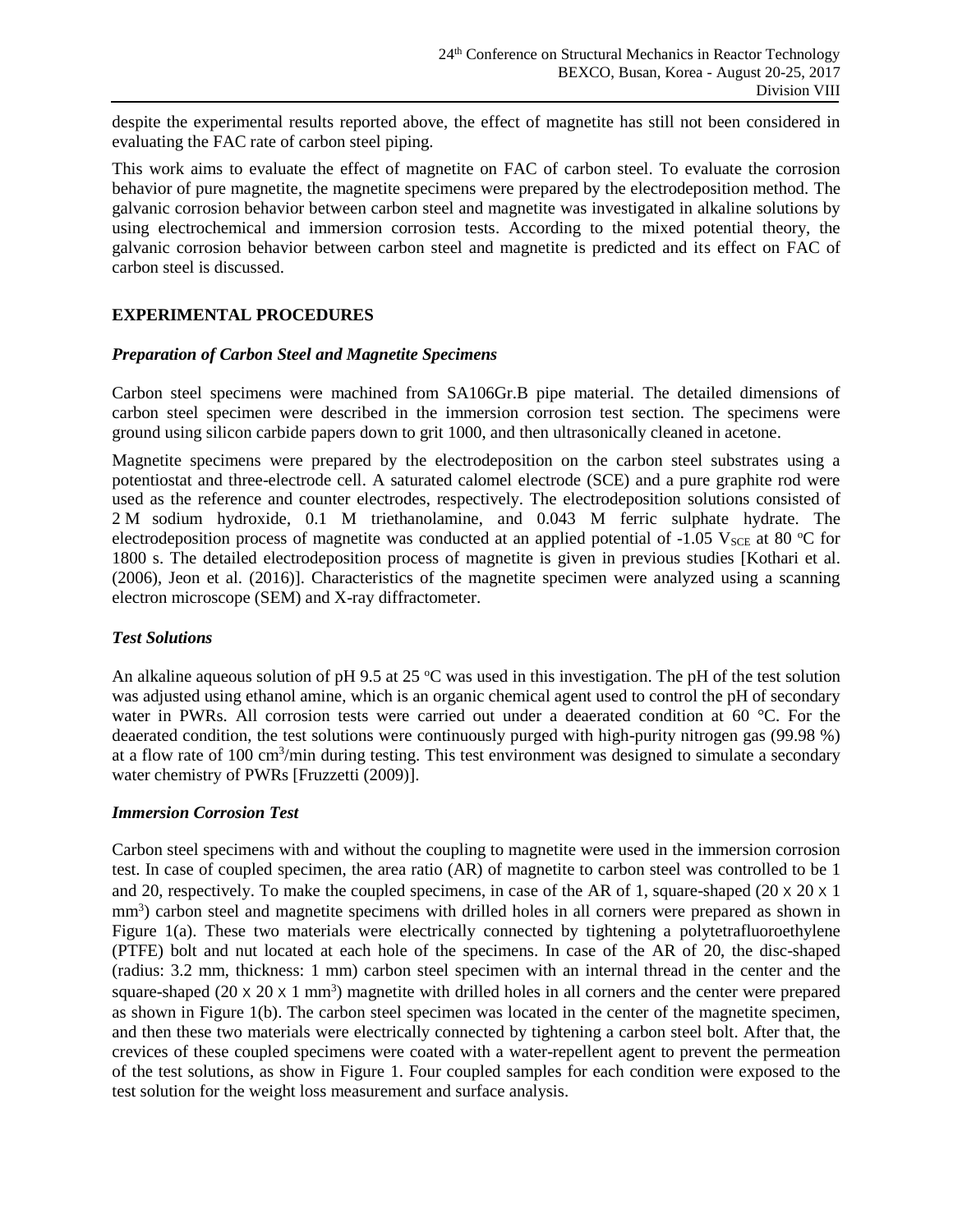

Figure 1. Schematic for the preparation of coupled specimens: (a) AR of 1 and (b) AR of 20.

Figure 2 shows a schematic of the test apparatus for the immersion corrosion test. The test apparatus consisted of a hot plate, water bath, specimen holder, and reaction flask equipped with a reflux condenser, gas sparger, overhead stirrer, and thermocouple. In order to expose all specimens to same fluid dynamic conditions, the samples were placed in each side of a regular dodecagon-shaped specimen holder, which is equidistant 60 mm from the center. After that, the specimen holder was loaded to the end of the overhead stirrer shaft and rotated at a rate of 320 rpm to make a fluid flow at the surface of specimens during the immersion corrosion test. When this angular velocity is converted into a linear velocity, the flow rate of the test solutions at the surface of the specimen is 2 m/s.



Figure 2. Schematic of the test apparatus for immersion corrosion test.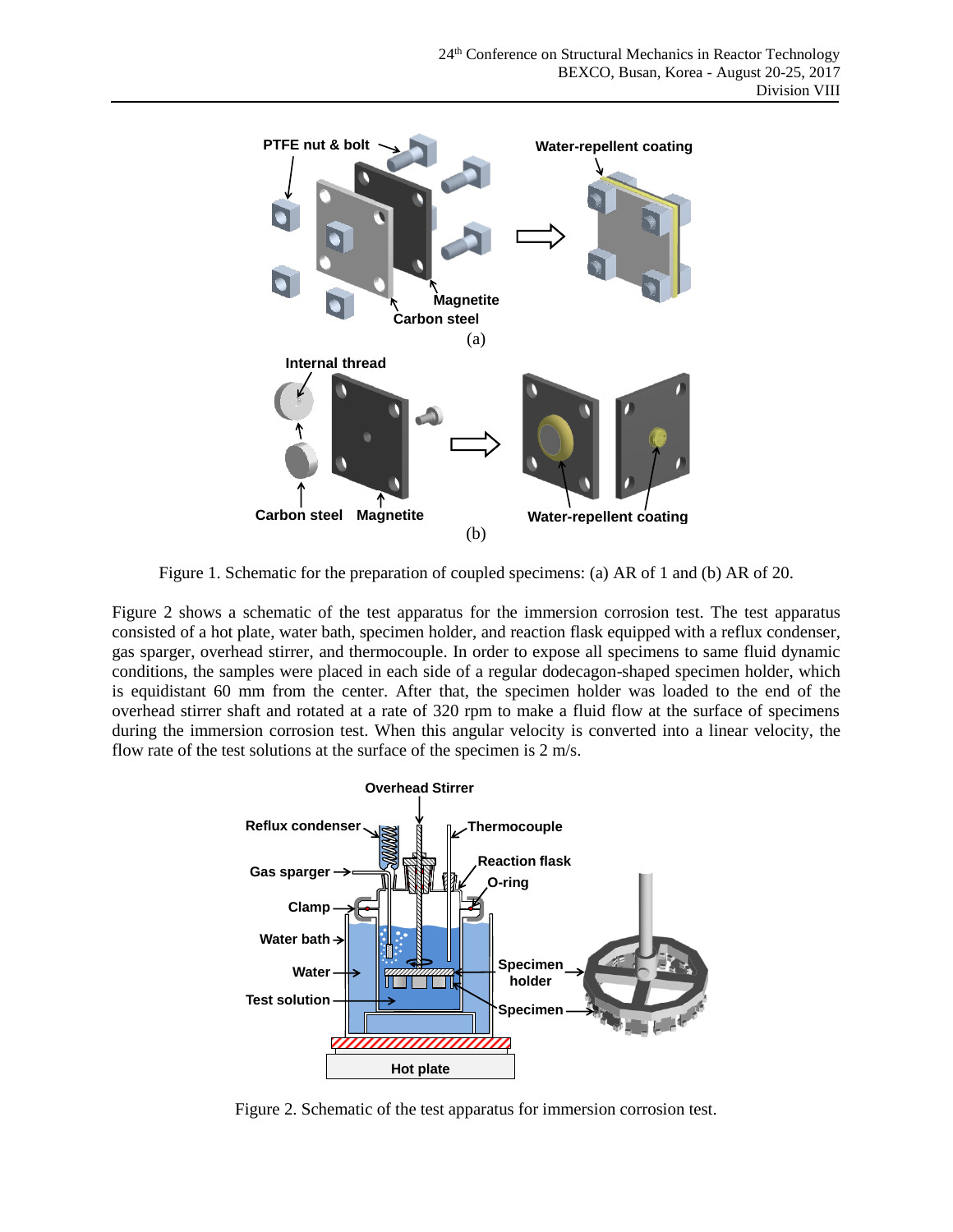The immersion corrosion test was conducted for 500 h. After the immersion corrosion test was completed, the samples were ultrasonically cleaned in acetone, and then the weight change of the sample was measured. In addition, the corrosion morphology and surface chemistry of the samples were analyzed using a scanning electron microscope (SEM) and X-ray photoelectron spectroscopy (XPS), respectively.

### *Electrochemical Corrosion Tests*

Potentiodynamic polarization tests were performed using a potentiostat and a three-electrode cell. The SCE and platinum wire were used as a reference and counter electrode, respectively. After the open circuit potential (OCP) was stabilized, polarization scans for carbon steel and magnetite were started from 10 mV below the OCP to the anodic direction or from 10 mV above the OCP to the cathodic direction. The scan rate was 1 mV/s. Each anodic and cathodic polarization curve was finally combined in one graph. In addition, a zero resistance ammeter (ZRA) was used to measure the actual galvanic current density ( $i_{\text{couple}}$ ) and galvanic corrosion potential ( $E_{\text{couple}}$ ) between carbon steel and magnetite. The ARs were 1 and 20. After individual OCPs of carbon steel and magnetite were stabilized, the actual icouple and Ecouple of the couple was measured for 3600 s. All electrochemical corrosion tests were conducted at least three times to confirm their reproducibility.

### **RESULTS**

### *Characteristic of the Magnetite Specimen Prepared by the Electrodeposition Method*

Figure 3 shows the SEM images of the magnetite specimen prepared by the electrodeposition method. As shown in Figure 3(a), the surface of the electrodeposited magnetite layer had a highly faceted and dense morphology. This magnetite layer was homogeneously electrodeposited over the whole carbon steel substrate. In addition, there were no defects such as crack, pore, or crevice at the interface between the magnetite layer and the substrate, as shown in Figure 3(b). This indicates that the magnetite layer was tightly bonded to the carbon steel substrate. The average thickness of the magnetite layer was approximately 5 μm. In addition, the X-ray diffraction (XRD) patterns of this layer corresponded to pure crystalline magnetite (JCPDS card no. 19-0629). Consequently, this magnetite specimen is very effective to evaluate the electrochemical corrosion behavior of magnetite and its effect on the FAC of carbon steel because only the surface of magnetite is exposed to test solutions, without the exposure of the carbon steel substrate.



Figure 3. SEM images of electrodeposited magnetite on the carbon steel substrate at an applied potential of -1.05  $V_{SCE}$  in the electrodeposition solution at 80 °C for 1800 s: (a) top view and (b) cross section.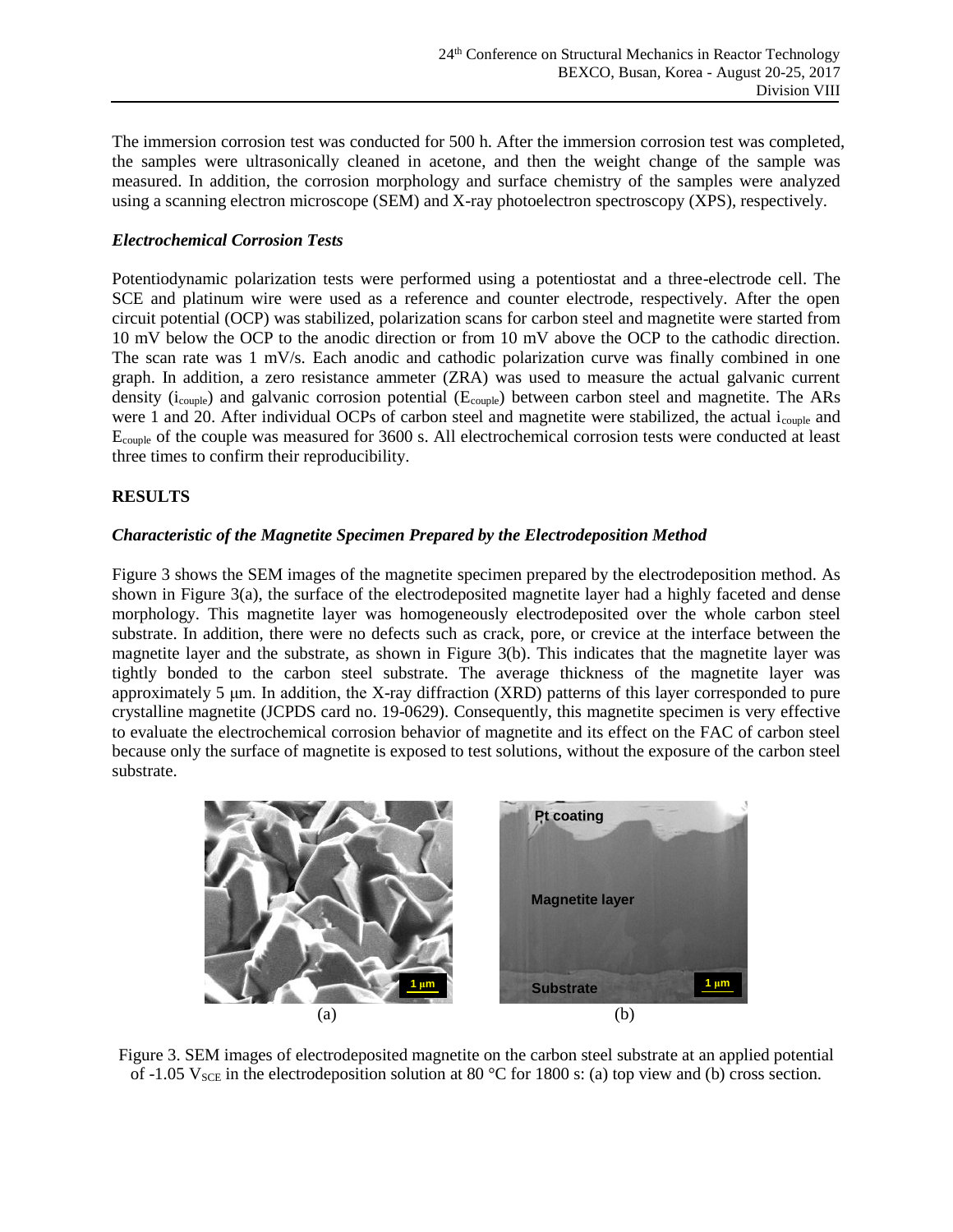### *Results of the Immersion Corrosion Test*

Figure 4 shows the weight change of carbon steel with and without the coupling to magnetite after the immersion corrosion test in flowing test solutions at a flow velocity of 2 m/s at 60  $^{\circ}$ C for 500 h. Both carbon steel with and without the coupling to magnetite indicated a weight loss. The weight loss of carbon steel was  $0.14 \mu g/cm<sup>2</sup>$ h, while that was significantly increased by the coupling with magnetite. When the AR was 1, the weight loss of carbon steel was increased to  $0.30 \mu g/cm^2 h$ . Furthermore, as the AR was increased to 20, the weight loss of carbon steel was drastically increased to 0.86  $\mu$ g/cm<sup>2</sup>h. This result indicates that the galvanic coupling with magnetite accelerates the corrosion of carbon steel.



Figure 4. Weight change of carbon steel with and without the coupling to magnetite after the immersion corrosion test in flowing test solutions at a flow velocity of 2 m/s at 60  $\degree$ C for 500 h.

Figure 5 shows the corrosion morphologies of carbon steel with and without the coupling to magnetite after the immersion corrosion test in flowing test solutions at a flow velocity of 2 m/s at 60  $\degree$ C for 500 h. The oxide layer formed on the surface of non-coupled carbon steel has a rough morphology. This oxide layer homogeneously formed on the whole carbon steel surface. In case of carbon steel coupled to magnetite with the AR of 1, a relatively smooth oxide layer was uniformly formed on the whole carbon steel surface, compared to non-coupled carbon steel. A few cracks were also observed on the oxide layer. When the AR was increased to 20, the clustered oxide particles were densely formed on the outer layer, and the interstices between them were also observed. These results indicate that the coupling with magnetite affects not only the corrosion rate of carbon steel but also the morphology of the oxide layer formed on that.



Figure 5. SEM images of carbon steel with and without the coupling to magnetite after the immersion corrosion test in the flowing test solutions at a flow velocity of 2 m/s at 60 °C for 500 h: (a) non-coupled, (b) AR of 1, and (c) AR of 20.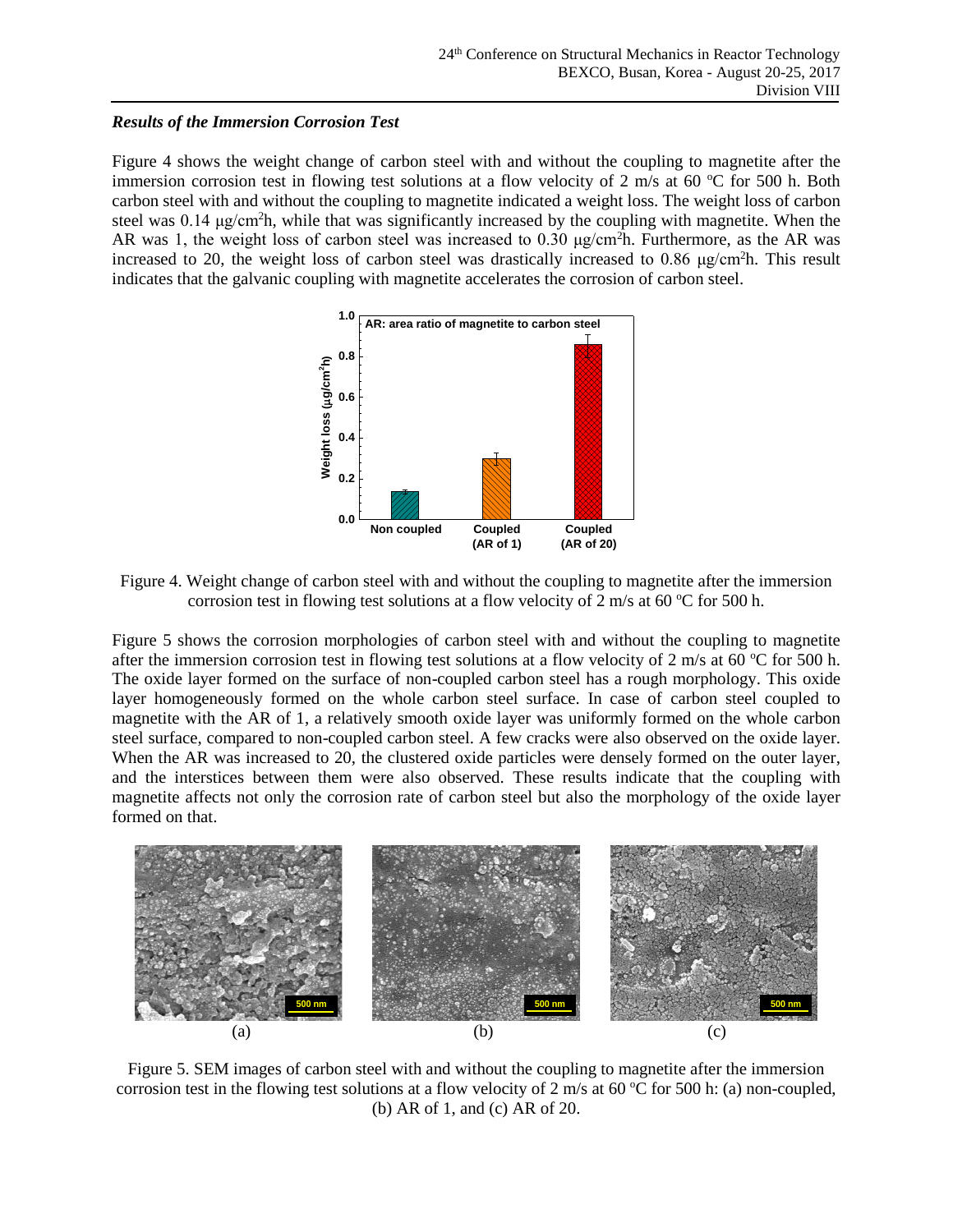Figure 6 shows the XPS spectra of Fe2p core-level from the interior of the oxide layer formed on carbon steel with and without the coupling to magnetite after the immersion corrosion test. To analyze the interior of the oxide layer, the surface of the samples was etched using 1.0 keV argon ion beam for 20 s. The Fe2p spectra of the oxide layer for each condition were fitted with peaks corresponding to  $Fe^{2+}$  and Fe<sup>3+</sup>, as shown in Figure 6. The peaks with binding energy at about 709 eV (satellite at 714.8 eV) and 711 eV can be attributed to  $Fe^{2+}$  and  $Fe^{3+}$  in the oxide form, respectively [Amashita and Hayes (2008), Freire et al. (2009)]. These spectra features were observed in oxide layer formed on carbon steel both with and without the coupling to magnetite, while they showed a difference in the ratios of  $Fe^{2+}$  to  $Fe^{3+}$  calculated from the deconvoluted spectra. In case of non-coupled carbon steel, the ratio of  $Fe^{2+}$  to  $Fe^{3+}$  in the oxide form was approximately 0.54. The ratio of  $Fe^{2+}$  to  $Fe^{3+}$  in stoichiometric magnetite is well known to 0.50 [Cornell (2003)]. Therefore, the oxide layer formed on non-coupled carbon steel seems to be mostly magnetite. The similar tendency was also observed in the oxide layer formed on carbon steel coupled to magnetite with the AR of 1, but the  $Fe<sup>3+</sup>$  contribution in oxide form was slightly increased. However, as shown in Figure 6(c), the spectral feature corresponded  $Fe^{3+}$  in oxide form was significantly increased when the AR was increased to 20. The ratio of  $Fe^{2+}$  to  $Fe^{3+}$  was approximately 0.32. This significant increase of the  $Fe<sup>3+</sup>$  contribution in the oxide form means that the increased area ratio of magnetite to carbon steel results in the oxidation of  $Fe^{2+}$  to  $Fe^{3+}$  in the oxide layer formed on the surface of carbon steel.



Figure 6. XPS spectra of Fe2p core-level from the interior of the oxide layer formed on the surface of carbon steel with and without the coupling to magnetite after the immersion corrosion test: (a) noncoupled, (b) AR of 1 and (c) AR of 20.

#### *Electrochemical Corrosion Behavior*

Figure 7 shows the polarization curves of carbon steel and magnetite, which were measured in the test solutions under deaerated conditions at 60  $^{\circ}$ C. The corrosion potential (E<sub>corr</sub>) of carbon steel was about  $280 \sim 300$  mV lower than that of magnetite. This means that carbon steel and magnetite will act as an anode and cathode, respectively, when these two materials are electrically connected. The anodic current density of carbon steel at the OCP was 1.35  $\mu$ A/cm<sup>2</sup>. That is expected to increase to 8.06  $\mu$ A/cm<sup>2</sup> if equal areas of carbon steel and magnetite are galvanically coupled. In addition, to evaluate the area effect, polarization curve of magnetite with the area of  $20 \text{ cm}^2$  was also presented in Figure 7, which was calculated from that with area of  $1 \text{ cm}^2$ . When the AR is increased to 20, the anodic current density of carbon steel will increase by about 15-times from 1.35  $\mu A/cm^2$  to 21.04  $\mu A/cm^2$ . These results indicate that an increased area ratio of magnetite to carbon steel accelerates significantly the corrosion of carbon steel because a galvanic attack is concentrated at a small anodic area. Based on the result of polarization tests, the accelerated corrosion of carbon steel by magnetite in Figure 4 is caused by the fact that the galvanic coupling with magnetite shifts the  $E_{\text{corr}}$  of carbon steel in the anodic direction.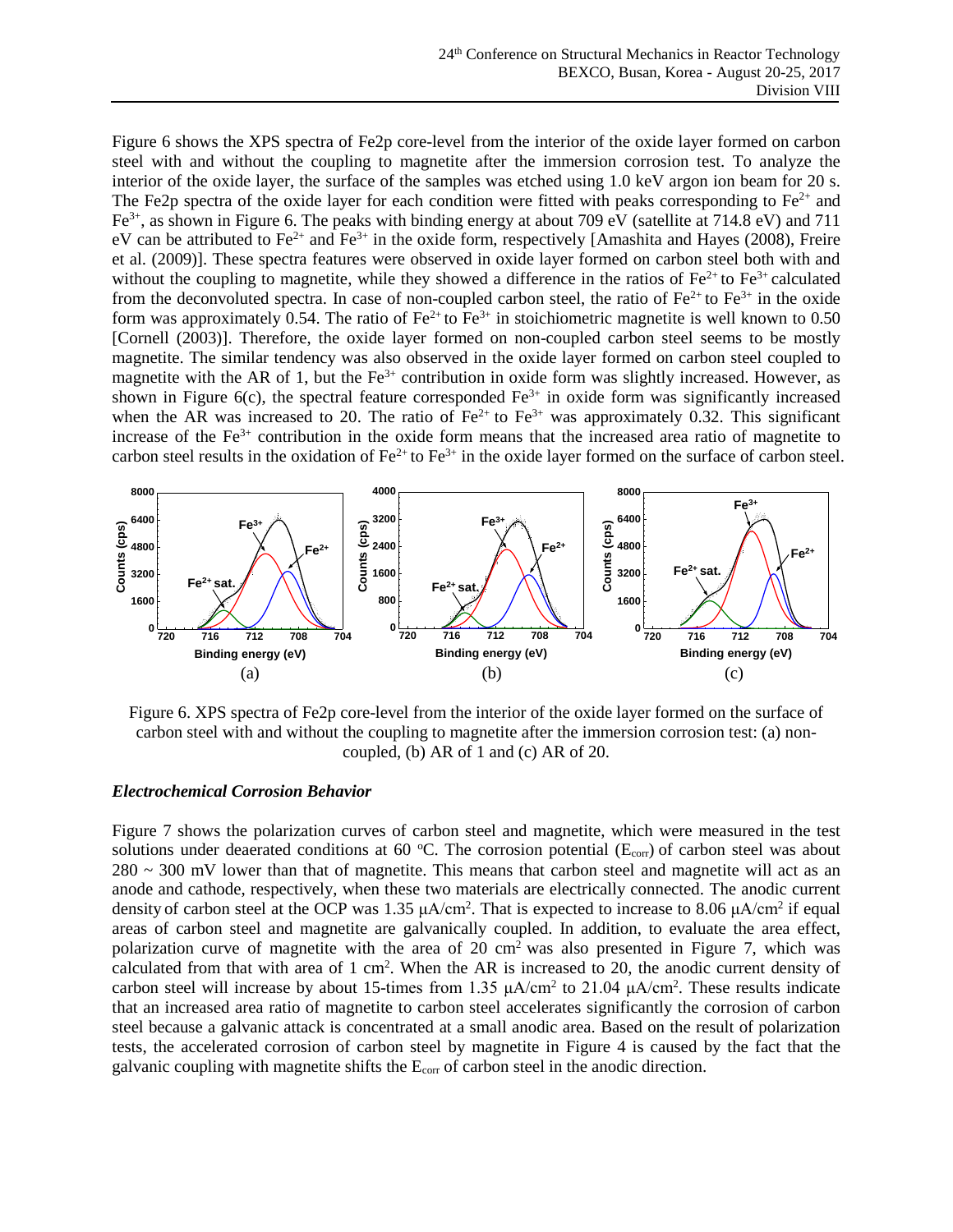

Figure 7. Potentiodynamic polarization curves of carbon steel and magnetite in the test solutions under deaerated conditions at 60 $\mathrm{^{\circ}C}$ 

Figure 8 shows the actual Ecouple and icouple between carbon steel and magnetite obtained from the ZRA measurements in the test solutions under deaerated conditions at 60 °C. As shown in Figure 8(a), both the actual  $E_{\text{couple}}$  of the couple with the AR of 1 and 20 were located between the  $E_{\text{corr}}$  of carbon steel and magnetite. The actual E<sub>couple</sub> of the couple was shifted in the more positive direction with increasing the AR. This means that the increased area ratio of magnetite to carbon steel results in the more oxidizing condition. These changes in the thermodynamic condition can affect the stoichiometry of the oxide layer formed on carbon steel, as shown in Figure 6. Furthermore, the actual i<sub>couple</sub> of carbon steel coupled to magnetite had an increased anodic current as shown in Figure 8(b), indicating that carbon steel was the anodic member in the galvanic couple with magnetite. When the AR was increased, the actual icouple was increased significantly. These tendencies are in good agreement with results predicted from the mixed potential theory in Figure 7. Therefore, the galvanic corrosion behavior between carbon steel and magnetite can be quantitatively predicted by the application of the mixed potential theory and clearly confirmed using the ZRA technique.



Figure 8. (a) Galvanic corrosion potential and (b) galvanic current density of carbon steel coupled to magnetite obtained from the ZRA measurements in the test solutions under deaerated conditions at 60  $^{\circ}$ C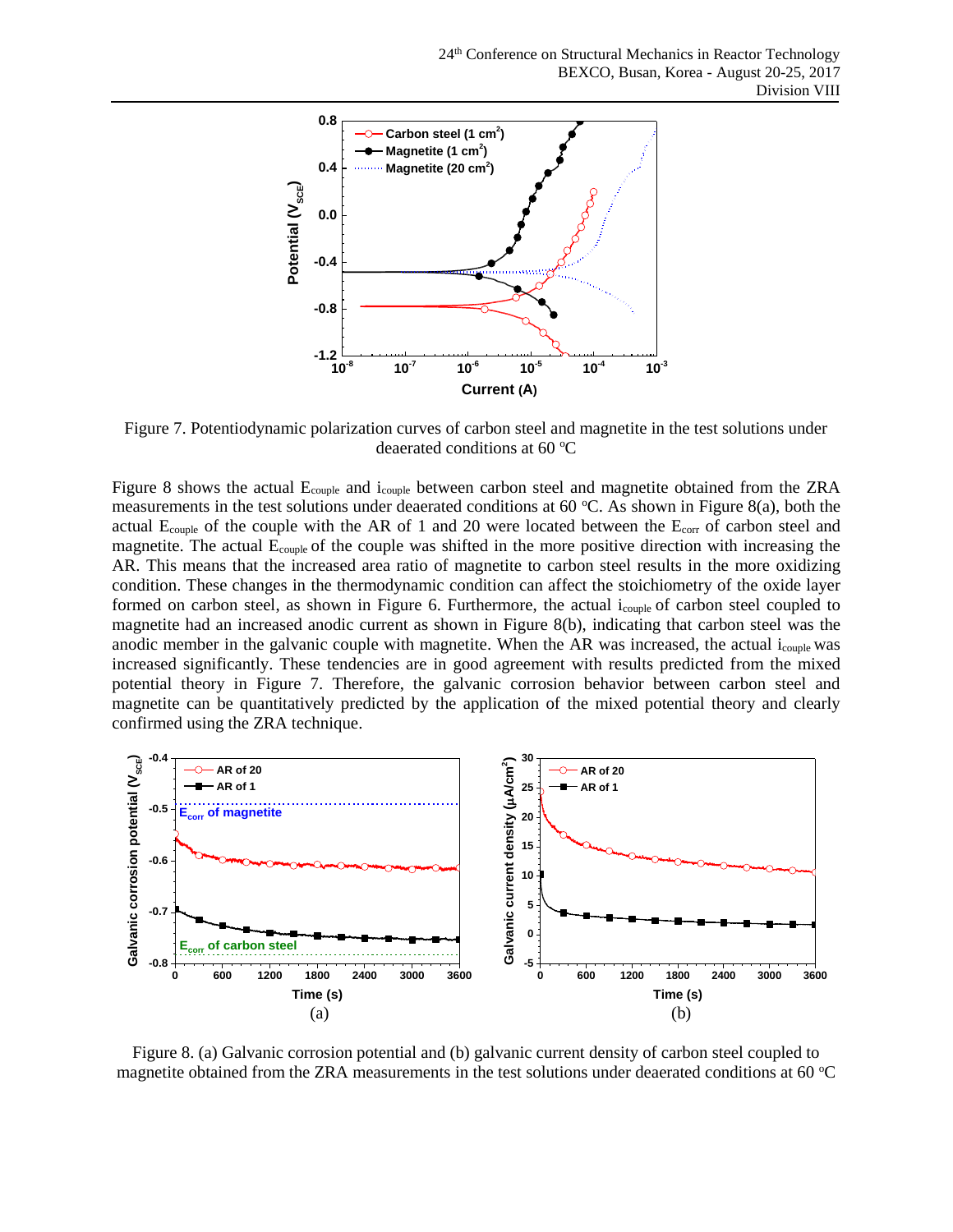#### **DISCUSSION**

The results obtained in this work can be summarized as follows: the corrosion of carbon steel was accelerated by the galvanic coupling with magnetite. A large area ratio of magnetite to carbon steel more accelerated the corrosion of carbon steel. In addition, the morphology and stoichiometry of oxide layer formed on carbon steel were significantly changed by the galvanic coupling with magnetite. This accelerated corrosion of carbon steel by magnetite can be discussed as an acceleration factor on FAC mechanism occurring in the secondary system of PWRs.



Figure 9. Schematic for galvanic corrosion between carbon steel and magnetite occurring in a pipe bend during FAC process.

The surface of carbon steel piping is typically covered with the protective magnetite layer under alkalized reducing conditions of PWRs. FAC has been known to be a simple mass-transfer process that the dissolution of this magnetite layer on carbon steel is accelerated by flowing water. This type of corrosion is most severe in regions such as elbows, tees and bends where the pattern of the turbulent flow changes. These areas are expected to contain very thin magnetite layer remaining on the surface, and expose the metal surface [Nasrazadani et al. (2009)]. In this situation, the bare metal surface of carbon steel is electrically connected with the remaining magnetite layer, as shown in Figure 9. That is, the galvanic corrosion can be occurred between carbon steel and magnetite during the FAC process.

This paper provides a new additional mechanism by magnetite on flow accelerated corrosion of carbon steel. The experimental result simulating the situation as Figure 9 shows that the coupling with magnetite accelerated the corrosion of carbon steel, as shown in Figure 4. In addition, the electrochemical behavior of magnetite and carbon steel demonstrates that the corrosion of carbon steel is accelerated by a galvanic corrosion mechanism based on the mixed potential theory in Figure 7. This corrosion mechanism can be supported by the results obtained from ZRA measurements in Figure 8. Furthermore, under operating conditions of PWRs, the local areas of carbon steel piping occurring FAC are in the condition of an unfavorably large area ratio of the magnetite to carbon steel. It is clearly verified that the corrosion of carbon steel was more accelerated with increasing the area ratio of magnetite to carbon steel in the results of immersion and electrochemical corrosion tests in Figures 4, 7 and 8. Thus, wall thinning of carbon steel piping by FAC will be more accelerated owing to the galvanic corrosion mechanism described above under operating conditions of PWRs.

In this work, the accelerated corrosion of carbon steel by the galvanic coupling with magnetite was clearly confirmed using immersion and electrochemical corrosion tests at 60 °C. Therefore, we propose that the galvanic effect with magnetite must be considered in evaluating the FAC of carbon steel as an additional acceleration factor. Further, the extent of galvanic corrosion depends on the difference in the OCPs and the polarization behavior of the coupled materials, which is affected by temperature. Thus,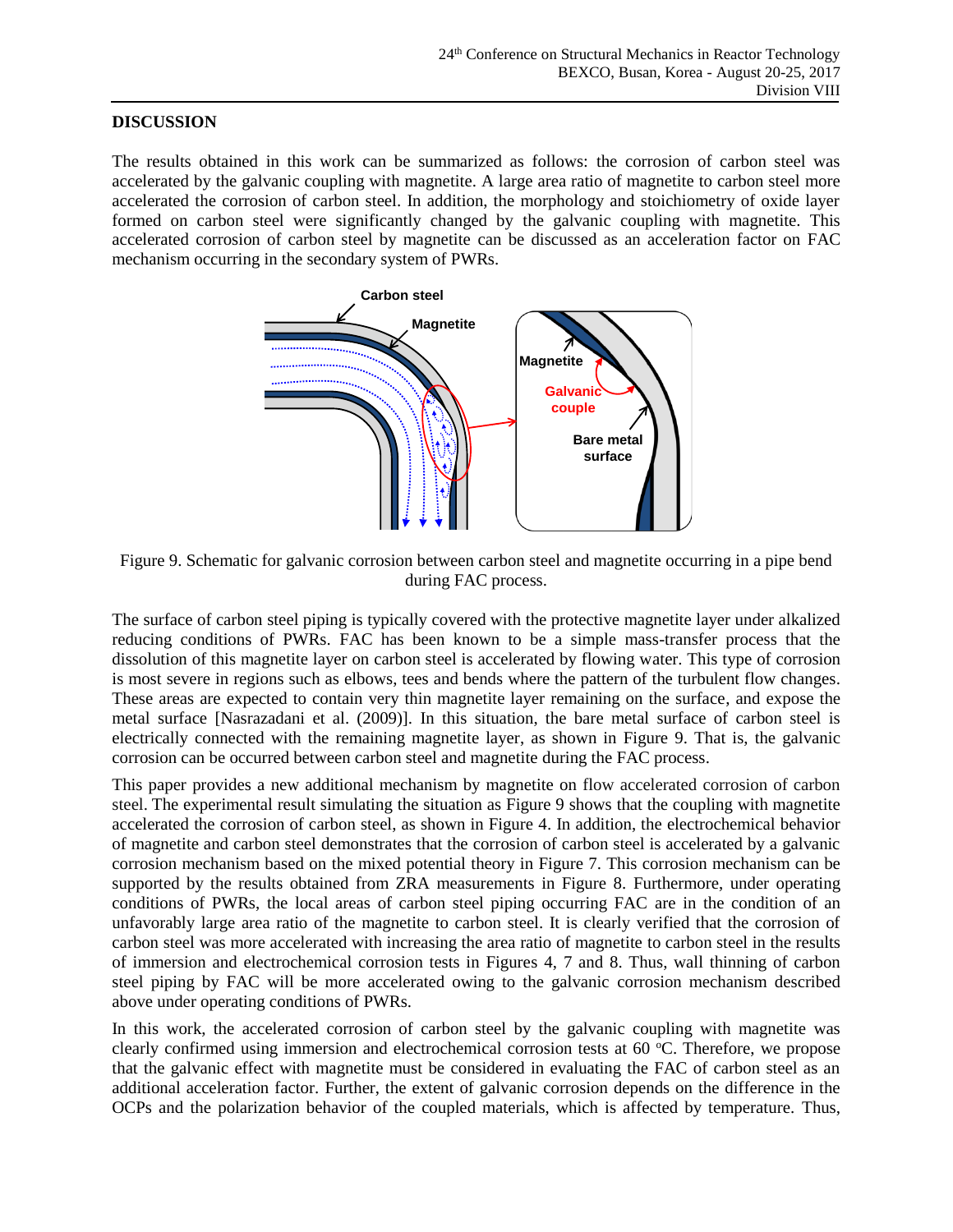extensive experimental works are ongoing to validate the galvanic effect in the high temperature ranges up to  $230$  °C.

### **CONCLUSIONS**

(1) To evaluate the effect of magnetite on FAC of carbon steel, the magnetite specimen was prepared by the electrodeposition method. This method is easy to produce the adherent magnetite on the carbon steel substrate. In addition, adherent magnetite specimens are effective to study the electrochemical behavior of magnetite.

(2) The weight loss of carbon steel was increased by the coupling with magnetite. A large area ratio of magnetite to carbon steel increased more the weight loss of carbon steel. In addition, the coupling with magnetite influenced the morphology and the stoichiometry of the oxide layer formed on carbon steel.

(3) The Ecorr of carbon steel was lower than that of magnetite. This demonstrates that carbon steel and magnetite play the role of anode and cathode, respectively, if they are electrically contacted. In this galvanic couple, the corrosion current of carbon steel increased significantly.

(4) Based on the results of electrochemical and immersion corrosion tests, the galvanic corrosion between carbon steel and magnetite is proposed as an additional acceleration factor on FAC of carbon steel piping in the secondary circuit system of PWRs.

### **ACKNOWLEDGMENT**

This work was supported by the National Research Foundation of Korea (NRF) grant funded by the Korea government (MSIP) (2017M2A8A4015159).

### **REFERENCES**

- Cornell, R. M. (2003). *The Iron oxides: Structure, Properties, Reactions, Occurrences and Uses, 2nd ed*., Wiley-VCH GmbH & Co. KGaA.
- Cubicciotti, D. (1988). "Flow-Assisted Corrosion of Steel and the Influence of Cr and Cu Additions," *Journal of Nuclear Materials*, NLD, 152 259-264.
- Freirea, L., Nóvoaa, X.R., Montemorb, M.F., Carmezimb, M.J., (2009). "Study of Passive Films Formed on Mild Steel in Alkaline Media by the Application of Anodic Potentials," *Materials Chemistry and Physics*, CH, 114 962–972.
- Fruzzetti, K. (2009). "Pressurized Water Reactor Secondary Water Chemistry Guidelines-Revision 7," Electric Power Research Institute, EPRI TR-1016555.
- Fujiwara, K., Domae, M., Ohira, T., Hisamune, K., Takiguchi, H., Uchida, S. and Lister, D. (2008). "Electrochemical Measurements of Carbon Steel under high Flow Rate Condition and Thermodynamic Solubility of Iron," *Proc., 16th Pacific Basin Nuclear Conference*, AESJ, Tokyo, JP, Paper No. P16P1048.
- Hales, C., Stevens, K. J., Daniel, P. L., Zamanzadeh, M., Owens, A. D. (2002). "Boiler Feedwater Pipe Failure by Flow-Assisted Chelant Corrosion," *Engineering Failure Analysis*, UK, 9 235-243.
- Jeon, S. H., Song, G. D., Hur, D. H. (2015). "Electrodeposition of Magnetite on Carbon Steel in Fe(III)- Triethanolamine Solution and its Corrosion Behavior," *Materials transactions*, JP, 56 1107-1111.
- Jeon, S. H., Song, G. D., Hur, D. H. (2015). "Corrosion Behavior of Alloy 600 Coupled with Electrodeposited Magnetite in Simulated Secondary Water of PWRs," *Materials transactions*, JP, 56 2078-2083.
- Jeon, S. H., Song, G. D., Hur, D. H. (2015). "Galvanic Corrosion between Alloy 690 and Magnetite in Alkaline Aqueous Solutions," *Metals*, CH, 5 2372-2382.